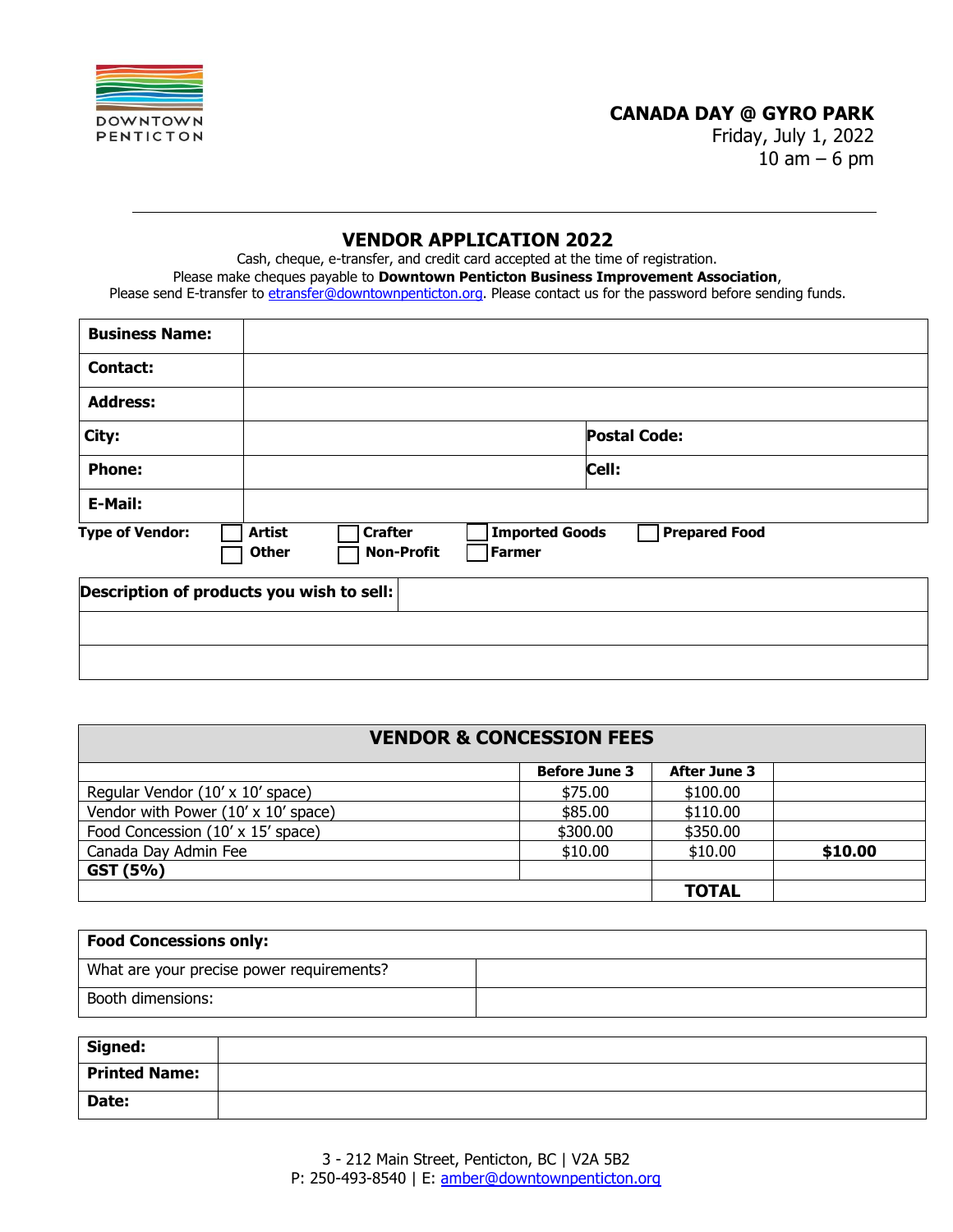

# **INFORMATION AND REGULATIONS**

**Vendors, please keep for your information Subject to change as needed**

**VENDOR Refunds – Vendor Fees are non-refundable unless there are Provincial/Municipal Covid-19 Restrictions Ordered.** 

Vendor Initial: **Wendor** Initial:

**Liability/Insurance – All Vendors must add the Downtown Penticton Business Improvement Association as an Additional Insured to their business insurance coverage and provide the DPBIA with a copy of this coverage. Without insurance coverage that includes the Downtown Penticton BIA as an additional insured, the vendor will not be allowed to participate in the Canada Day Market.**

Vendor Initial: \_\_\_\_\_\_\_\_\_\_\_\_\_\_\_\_\_\_\_\_\_\_\_\_\_\_\_

### **PRODUCTS THAT ARE PROHIBITED IN THE CANADA DAY MARKET:**

The Downtown Penticton Business Improvement Association **will not allow** the selling of any marijuana, cannabis and CBD Oil containing products **(with or without THC).** As a community market, we specialize in the sale of foods, artisan products, crafts and art. Any form of marijuana, cannabis and CBD containing products does not meet the DPBIA's market criteria.

#### Vendor Initial: **Wendor Initial:**

**VENDOR CONDUCT:** The market is a place of business and a public forum. Polite, professional behaviour is expected. Verbal abuse/threats and/or inappropriate aggressive tone directed toward market staff, manager, other vendors or the public will not be tolerated and will result in immediate removal from the Canada Day market without refund. Disputes may be brought to DPBIA Executive Director. Vendors may not smoke, vape in the market area and both alcohol and cannabis consumption are prohibited during market hours, including setup and takedown.

Admin Use Only: Received:\_\_\_\_\_\_\_\_ Pending: Received: Pending:\_\_\_\_\_\_\_\_\_\_\_\_  $R_{\rm c}$  and  $R_{\rm c}$  are constant of the constant of  $\sim$ Vendor Initial: Insurance Certificate Enclosed: Yes No Food Safe Certificate Enclosed: The Yes No N/A BC Interior Health Permit Enclosed: Yes No N/A Vendor Initial:

\*Your initials confirm that the information you provided is truthful, accurate and that you have read and agree to the vendors' scheduled terms and conditions.